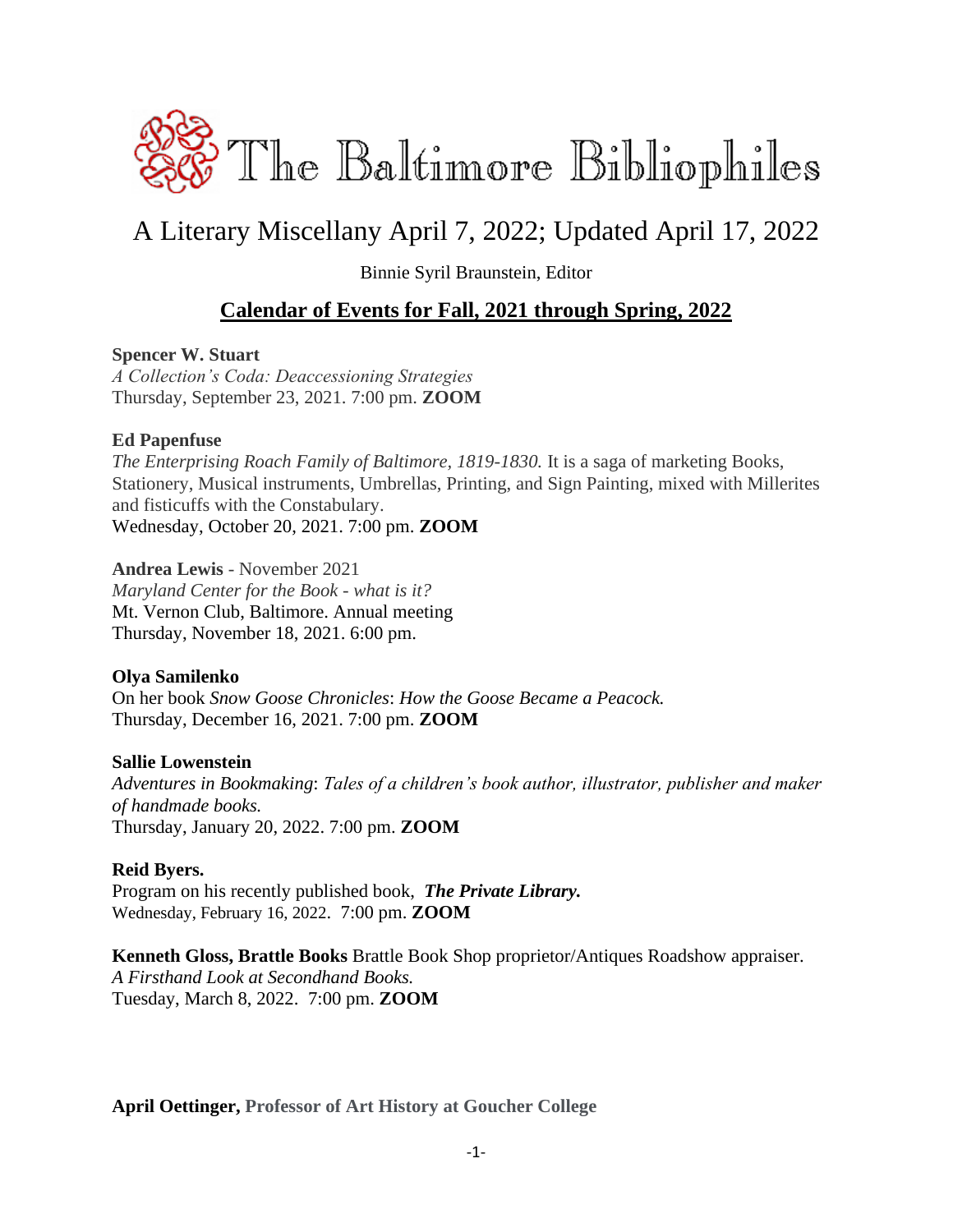Innovations in Teaching the History of the Book in the Liberal Arts Classroom. As presented to the Renaissance Society of America annual meeting, at Marsh's Library in Dublin, Ireland. Thursday, April 21, 2022. 7:00 pm. **ZOOM**

**Elizabeth DeBold, Assistant Curator of Collections, Folger Shakespeare Library** *Brush Up Your Shakespeare*: The Harmsworth Collection and other things you didn't know about The Folger Shakespeare Library Wednesday, May 18, 2022. 7:00 pm. **ZOOM**

# **Peabody Library. Exhibit/Tour/Lunch GRACE NOTES IN AMERICAN HISTORY:** *200 Years of Songs from the Lester Levy Sheet Music Collection. Tour courtesy of Sam Bessen.*

Saturday, June 18, 2022. Time TBD. In person. Box lunch.

#### **Leonard Marcus.**

Program on the history of children's books and their illustration. Summer 2022. Date/Time/TBD. **ZOOM**

### **Spencer W. Stewart**

*The Making of a Collector.* Interactive with participating members/attendees. Wednesday, September 21, 2022. 7:00 pm. **ZOOM**

### **Charles Tharp**

On *George Washington's library at Mt. Vernon* Date/Time/Venue TBD. In person.

## **Binnie Syril Braunstein**

*Secrets of a writing career: How a bus ride led (dragged) the author to pen short stories and romance novels.* Date/Time/Venue TBD. In person or Zoom.

# **New feature…Spotlight on our members!**

**Ed Papenfuse** is a long-standing member of The Baltimore Bibliophiles. His collecting interests include Maps, Maryland history, colonial history. Printers, printing, and the imprint history of Baltimore in the Early Republic (to 1837). Ed held the positions of Maryland State Archivist and Commissioner of Land Patents from 1975 until 2013. From June 2010 until October 2013, he was also the acting City Archivist for the [Baltimore City Archives.](https://en.wikipedia.org/wiki/Baltimore_City_Archives)

# **News and Notes from Here and There…**

**Kelmscott Bookshop: We hope we see you in New York later this month for the [ABAA](https://www.nyantiquarianbookfair.com/?utm_source=constantcontact&utm_medium=email&utm_campaign=newsletter)  [New York International Antiquarian Book Fair.](https://www.nyantiquarianbookfair.com/?utm_source=constantcontact&utm_medium=email&utm_campaign=newsletter) The fair runs from Friday, April 22nd - Sunday, April 24th with a preview on Thursday the 21st. We have a few free passes remaining, so let us know if you would like one.**

**This month books in our Biography, Baltimore & Maryland History, and Music sections are on sale. All books priced at or under \$100 in these sections will be 30% off throughout the month of April. See sale books via the link below.**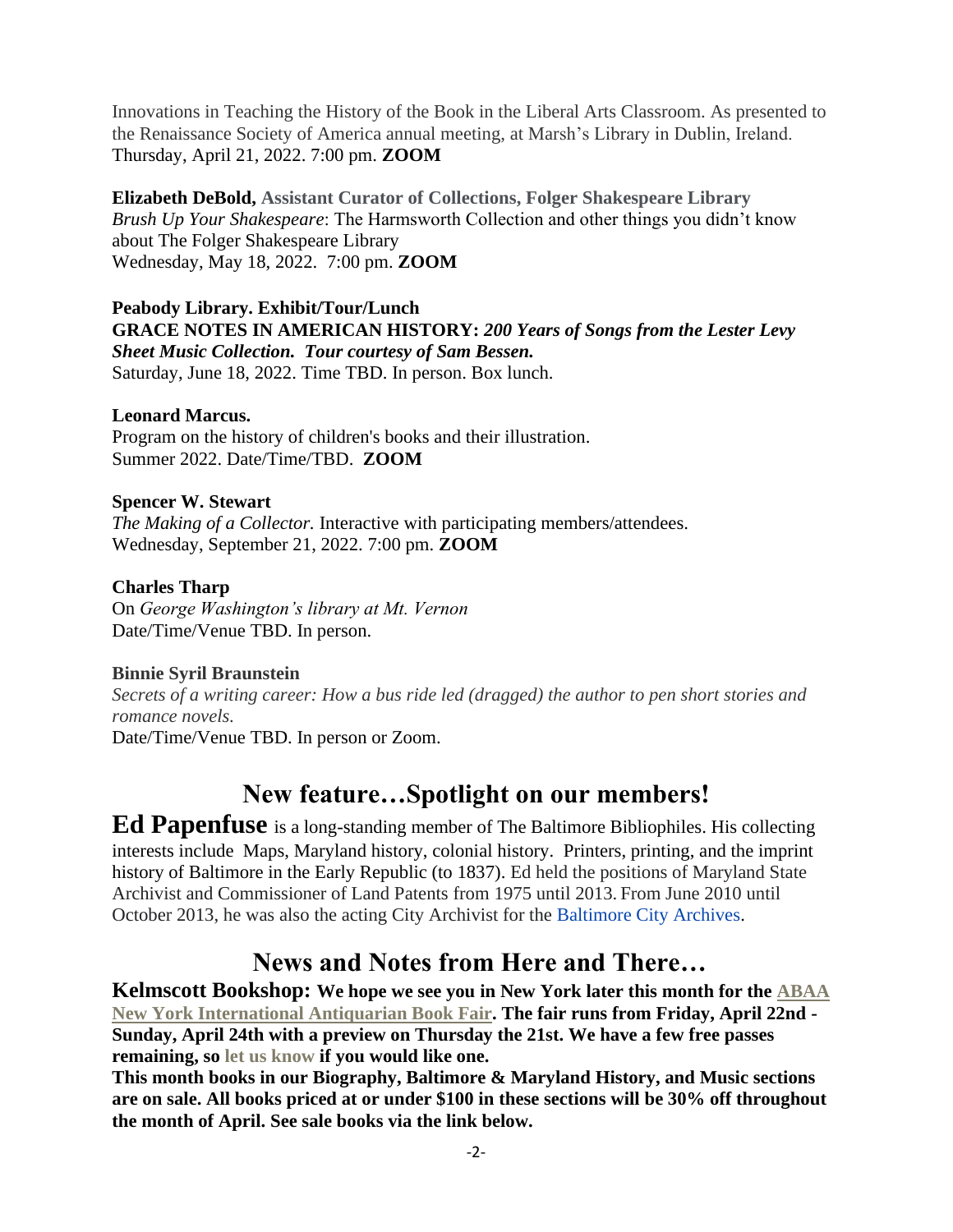**A selection of our new arrivals is featured via the link below. It includes a miniature book made from a seashell, a recollection of a vacation to Cuba, a first edition of Morris's**  *Defence of Guinevere* **illustrated by Jessie M. King, multiple artists' books, a book on arctic exploration, and more.**

[https://campaignlp.constantcontact.com/em/1103337706551/24e2b8a2-95e9-46e4-80bc-](https://campaignlp.constantcontact.com/em/1103337706551/24e2b8a2-95e9-46e4-80bc-4c9ac4a7b830?utm_source=constantcontact&utm_medium=email&utm_campaign=newsletter)[4c9ac4a7b830?utm\\_source=constantcontact&utm\\_medium=email&utm\\_campaign=newsletter](https://campaignlp.constantcontact.com/em/1103337706551/24e2b8a2-95e9-46e4-80bc-4c9ac4a7b830?utm_source=constantcontact&utm_medium=email&utm_campaign=newsletter)

On March 8, **Ken Gloss**, of Brattle Book Shop (Boston) and Antiques Roadshow, gave a (Zoom) talk entitled *A Firsthand Look at Secondhand Books.* Below is the link to his talk.

<https://youtu.be/p0cAZhNzHYU>

# *Time Sensitive!*

**Lewis Carroll Society of North America! Clare Imholtz** notes that **The Lewis Carroll Society of North America welcomes all to their semi-annual meeting, which is free of charge, on April 22 and 23.** Please reserve your Zoom seat in advance! The agenda and registration link are here: LCSNA Spring 2022 Virtual Meeting – [Lewis Carroll Society of North America](https://www.lewiscarroll.org/event/lcsna-spring-2022-virtual-meeting/) A Zoom link will be sent to all registrants a few days in advance. Note that the times in the agenda are Pacific coast.

# **Georgetown Rare Book Fair**

Our member, **Tom Stosur**, notes that the inaugural **Georgetown Rare Book Fair** takes place May 13-15 and is presented by the City Tavern Preservation Foundation, bringing antiquarian booksellers from across the country to Washington DC's City Tavern Club. For details, please see the link below.

<https://www.eventbrite.com/e/georgetown-rare-book-fair-tickets-301040348787>

*My Sentimental Library:* **Jerry Morris's** blog offers "*Elegant Extracts and Timely Tidbits About Dreamthorp; A Book of Essays Written in the Country."* [Ed. This is Jerry Morris's last blog. He recently passed away.] <https://blog.mysentimentallibrary.com/2022/03/elegant-extracts-and-timely-tidbits.html>

# *Literary Hub***: "***A Scientific Explanation for Your Urge to Sniff Old Book***s."** By Jude Stewart.

<https://lithub.com/a-scientific-explanation-for-your-urge-to-sniff-old-books/>

## **Christie's: "***What I've learned: Thomas Venning, Head of Books and Manuscripts."*

[https://www.christies.com/features/What-Ive-learned-Thomas-Venning-Christies-Head-of-](https://www.christies.com/features/What-Ive-learned-Thomas-Venning-Christies-Head-of-Books-and-Manuscripts-12171-1.aspx?sc_lang=en&cid=EM_EMLcontent04144C02Section_A_Story_5_1&COSID=43371073&cid=DM475914&bid=305018761)[Books-and-Manuscripts-12171-](https://www.christies.com/features/What-Ive-learned-Thomas-Venning-Christies-Head-of-Books-and-Manuscripts-12171-1.aspx?sc_lang=en&cid=EM_EMLcontent04144C02Section_A_Story_5_1&COSID=43371073&cid=DM475914&bid=305018761)

[1.aspx?sc\\_lang=en&cid=EM\\_EMLcontent04144C02Section\\_A\\_Story\\_5\\_1&COSID=43371073](https://www.christies.com/features/What-Ive-learned-Thomas-Venning-Christies-Head-of-Books-and-Manuscripts-12171-1.aspx?sc_lang=en&cid=EM_EMLcontent04144C02Section_A_Story_5_1&COSID=43371073&cid=DM475914&bid=305018761) [&cid=DM475914&bid=305018761](https://www.christies.com/features/What-Ive-learned-Thomas-Venning-Christies-Head-of-Books-and-Manuscripts-12171-1.aspx?sc_lang=en&cid=EM_EMLcontent04144C02Section_A_Story_5_1&COSID=43371073&cid=DM475914&bid=305018761)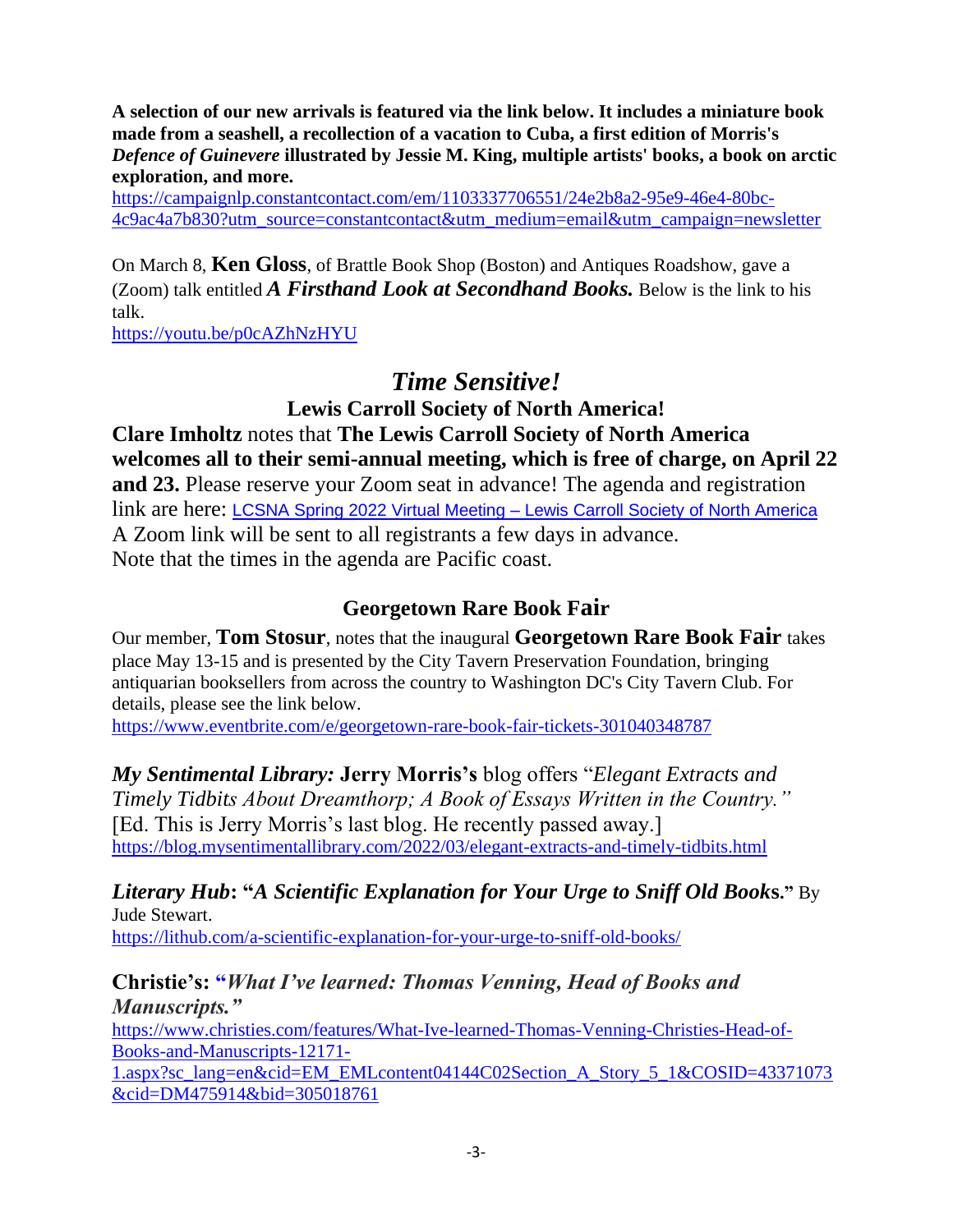**Christie's: Fine Printed Books and Manuscripts including Americana.** (Online Auction) 11 Apr 10AM - 25 Apr 10AM (EDT) | Online 20646 [https://onlineonly.christies.com/s/fine-printed-books-manuscripts-including](https://onlineonly.christies.com/s/fine-printed-books-manuscripts-including-americana/lots/2136?COSID=43371073&bid=305228670&cid=dm475973&filters=&page=2&searchphrase=&sortby=LotNumber&themes=)[americana/lots/2136?COSID=43371073&bid=305228670&cid=dm475973&filters=&page=2&s](https://onlineonly.christies.com/s/fine-printed-books-manuscripts-including-americana/lots/2136?COSID=43371073&bid=305228670&cid=dm475973&filters=&page=2&searchphrase=&sortby=LotNumber&themes=) [earchphrase=&sortby=LotNumber&themes=](https://onlineonly.christies.com/s/fine-printed-books-manuscripts-including-americana/lots/2136?COSID=43371073&bid=305228670&cid=dm475973&filters=&page=2&searchphrase=&sortby=LotNumber&themes=)

**University of Cambridge. Libraries. Via Simon Beattie & ExLibris. "***Missing Darwin Books Returned to University Library***."** Charles Darwin's iconic Tree of Life notebooks anonymously left in a pink gift bag, 15 months after launch of a worldwide appeal to find them. By Stuart Roberts <https://www.cam.ac.uk/stories/TreeOfLife>

*Los Angeles Review of Books* **via** *Library Link of the Day.* "*The Internet Is Not What You Think It Is: A History, A Philosophy, A Warning."* By Julien Crockett. [https://lareviewofbooks.org/article/the-internet-is-not-what-you-think-it-is-a-history](https://lareviewofbooks.org/article/the-internet-is-not-what-you-think-it-is-a-history-a-philosophy-a-warning/)[a-philosophy-a-warning/](https://lareviewofbooks.org/article/the-internet-is-not-what-you-think-it-is-a-history-a-philosophy-a-warning/)

Our member, **August Imholtz**, referred me to a book recommendation by another of our members, **Dr. Cheryl Thurber**, who notes, "For an interesting examination of the ethical side of book collecting I recommend *The Archive Thief: The Man who salvaged French Jewish History in the Wake of the Holocaust.* By Lisa Moses Leff. Was his effort at rescue good or bad? Rescue and saving forgotten books (or other collectibles) is part of collecting. And stealing is an important part of the fringes of collecting."

*Fine Books & Collections: Fine Books Notes for April 2022***. <https://www.finebooksmagazine.com/>**

*Shelf Awareness***. Review:** *In Praise of Good Bookstores* **by Jeff Deutsch.**  Princeton University Press. 2022. Reviewed by Michael Magras. <https://www.shelf-awareness.com/sar-issue.html?issue=1113#m19440>

*Slate* **via** *Literary Hub***: "***What Kind of Bookstore Browser Are You?"* By Jeff Deutsch.

[https://slate.com/culture/2022/04/in-praise-of-good-bookstores-jeff-deutsch-of-the-seminary-co](https://slate.com/culture/2022/04/in-praise-of-good-bookstores-jeff-deutsch-of-the-seminary-co-op-on-the-art-of-bookstore-browsing.html?utm_source=Sailthru&utm_medium=email&utm_campaign=Lit%20Hub%20Daily:%20April%2012%2C%202022&utm_term=lithub_master_list)[op-on-the-art-of-bookstore-](https://slate.com/culture/2022/04/in-praise-of-good-bookstores-jeff-deutsch-of-the-seminary-co-op-on-the-art-of-bookstore-browsing.html?utm_source=Sailthru&utm_medium=email&utm_campaign=Lit%20Hub%20Daily:%20April%2012%2C%202022&utm_term=lithub_master_list)

[browsing.html?utm\\_source=Sailthru&utm\\_medium=email&utm\\_campaign=Lit%20Hub%20Dai](https://slate.com/culture/2022/04/in-praise-of-good-bookstores-jeff-deutsch-of-the-seminary-co-op-on-the-art-of-bookstore-browsing.html?utm_source=Sailthru&utm_medium=email&utm_campaign=Lit%20Hub%20Daily:%20April%2012%2C%202022&utm_term=lithub_master_list) [ly:%20April%2012%2C%202022&utm\\_term=lithub\\_master\\_list](https://slate.com/culture/2022/04/in-praise-of-good-bookstores-jeff-deutsch-of-the-seminary-co-op-on-the-art-of-bookstore-browsing.html?utm_source=Sailthru&utm_medium=email&utm_campaign=Lit%20Hub%20Daily:%20April%2012%2C%202022&utm_term=lithub_master_list)

*CBS Sunday Morning* **via** *YouTube***: "***Rare Sherlock Holmes Memorabilia on*  **Display at the Grolier Club."** Originally broadcast on CBS Sunday Morning. <https://www.youtube.com/watch?v=f-555u43x68>

*Literary Hub***:** *Why a Bookstore's Most Quiet Moments Are (Sometimes) Its Most Important.*" By Jeff Deutsch.